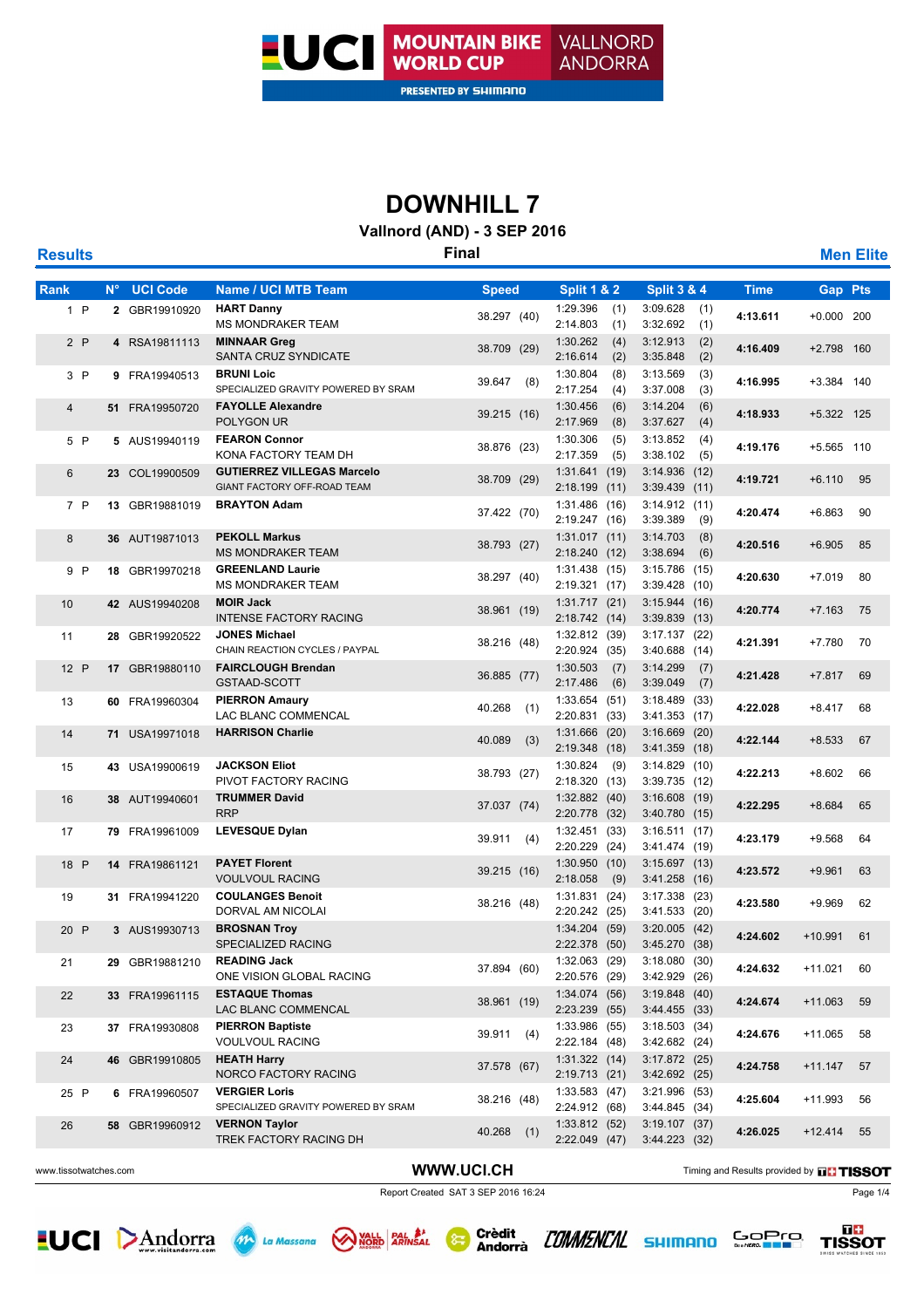

### **Vallnord (AND) - 3 SEP 2016**

| <b>Results</b> |             |                 |                                                         | <b>Final</b>  |                                    |                                    |             |                | <b>Men Elite</b> |
|----------------|-------------|-----------------|---------------------------------------------------------|---------------|------------------------------------|------------------------------------|-------------|----------------|------------------|
| Rank           | $N^{\circ}$ | <b>UCI Code</b> | <b>Name / UCI MTB Team</b>                              | <b>Speed</b>  | <b>Split 1 &amp; 2</b>             | <b>Split 3 &amp; 4</b>             | <b>Time</b> | <b>Gap Pts</b> |                  |
| 27 P           |             | 10 FRA19900423  | <b>THIRION Remi</b><br>COMMENCAL / VALLNORD             |               | 2:21.919 (46)                      | $3:21.281$ (50)<br>3:44.915(36)    | 4:26.108    | +12.497        | 54               |
| 28             |             | 88 GBR19910530  | <b>MOLLOY Harry</b><br>SOLID REVERSE FACTORY RACING     | 39.301 (13)   | 1:33.602(49)<br>2:21.246 (39)      | 3:17.910(26)<br>3:43.062 (29)      | 4:26.189    | $+12.578$      | 53               |
| 29             |             | 34 NZL19920409  | <b>CHAPMAN Rupert</b><br>BERGAMONT HAYES FACTORY TEAM   | 38.297 (40)   | 1:32.750 (36)<br>2:21.393 (42)     | 3:19.379 (38)<br>3:44.057(31)      | 4:26.463    | +12.852        | 52               |
| 30             |             | 61 GBR19840925  | <b>BEAUMONT Marc</b><br>MADISON SARACEN FACTORY TEAM    | 38.543 (34)   | 1:32.091(30)<br>2:21.368 (40)      | 3:18.060(29)<br>3:43.036 (28)      | 4:26.796    | $+13.185$      | 51               |
| 31             |             | 70 ITA19970920  | <b>REVELLI Loris</b><br>AB DEVINCI ITALY                | 39.473 (11)   | 1:33.347(44)<br>2:20.890 (34)      | 3:17.796 (24)<br>3:41.971 (21)     | 4:27.413    | +13.802        | 50               |
| 32             |             | 45 FRA19940511  | <b>CABIROU Rudy</b><br><b>VOULVOUL RACING</b>           | 38.135 (52)   | 1:33.834(53)<br>2:23.136<br>(53)   | 3:19.974(41)<br>3:44.882 (35)      | 4:27.462    | $+13.851$      | 49               |
| 33             |             | 24 CAN19950601  | <b>WALLACE Mark</b><br>DEVINCI GLOBAL RACING            | 38.135 (52)   | 1:32.805 (38)<br>2:21.222 (38)     | $3:17.098$ (21)<br>3:46.487(44)    | 4:27.464    | +13.853        | 48               |
| 34             |             | 57 SLO19951011  | <b>ZABJEK Jure</b><br><b>UNIOR TOOLS TEAM</b>           | 38.379 (37)   | 1:32.265 (32)<br>2:20.735<br>(31)  | 3:17.984(27)<br>$3:42.033$ (22)    | 4:27.676    | $+14.065$      | 47               |
| 35 P           |             | 15 GBR19910216  | <b>KERR Bernard</b><br>PIVOT FACTORY RACING             | 39.560<br>(9) | 1:29.809<br>(3)<br>2:17.565<br>(7) | 3:14.826<br>(9)<br>3:39.218<br>(8) | 4:28.432    | $+14.821$      | 46               |
| 36 P           |             | 20 NZL19920409  | <b>BRANNIGAN George</b><br>COMMENCAL / VALLNORD         | 39.387 (12)   | 1:31.548 (17)<br>2:19.776<br>(22)  | 3:19.054(36)<br>3:45.436 (39)      | 4:28.759    | $+15.148$      | 45               |
| 37             |             | 114 IRL19971005 | <b>DICKSON Jacob</b>                                    | 37.422 (70)   | 1:34.082 (57)<br>2:23.467 (58)     | $3:22.518$ (57)<br>$3:46.806$ (46) | 4:28.882    | $+15.271$      | 44               |
| 38             |             | 32 ESP19970325  | <b>MARIN TRILLO Alex</b><br>GIANT FACTORY OFF-ROAD TEAM | 36.885 (77)   | 1:31.917(25)<br>2:20.354 (27)      | $3:18.049$ (28)<br>3:42.992 (27)   | 4:28.888    | $+15.277$      | 43               |
| 39             |             | 109 NZL19870418 | <b>MASTERS Wyn</b><br><b>GT FACTORY RACING</b>          | 38.054 (56)   | 1:33.343(43)<br>2:22.549 (51)      | $3:21.018$ (48)<br>3:46.098(43)    | 4:29.298    | +15.687        | 42               |
| 40             |             | 66 ITA19951209  | <b>COLOMBO Francesco</b><br>AB DEVINCI ITALY            | 37.974 (58)   | 1:35.206 (70)<br>2:23.153 (54)     | 3:21.550(52)<br>3:47.073 (48)      | 4:29.339    | $+15.728$      | 41               |
| 41             |             | 25 GBR19900704  | <b>SMITH Joseph</b><br>CHAIN REACTION CYCLES / PAYPAL   | 38.054 (56)   | $1:32.751$ (37)<br>2:21.110 (37)   | 3:19.735 (39)<br>3:45.648(42)      | 4:29.403    | +15.792        | 40               |
| 42             |             | 142 AUT19960323 | <b>KOLB Andreas</b>                                     | 39.911<br>(4) | 1:34.640(64)<br>2:22.844 (52)      | $3:21.036$ (49)<br>$3:46.998$ (47) | 4:29.426    | $+15.815$      | 39               |
| 43             |             | 49 AUS19950502  | <b>LUCAS Dean</b><br><b>INTENSE FACTORY RACING</b>      | 38.876 (23)   | $1:31.818$ (23)<br>2:20.318 (26)   | $3:20.909$ (46)<br>3:45.631(41)    | 4:29.986    | +16.375        | 38               |
| 44             |             | 53 GBR19740617  | <b>PEAT Steve</b><br>SANTA CRUZ SYNDICATE               | 39.735<br>(7) | 1:34.552(61)<br>2:23.994 (62)      | $3:22.109$ (55)<br>3:47.566 (49)   | 4:31.060    | $+17.449$      | 37               |
| 45             |             | 56 POL19930501  | <b>LUKASIK Slawomir</b>                                 | 39.560<br>(9) | 1:32.934 (41)<br>2:21.370 (41)     | 3:21.411(51)<br>3:47.638 (50)      | 4:31.445    | $+17.834$      | 36               |
| 46             |             | 52 RSA19840805  | <b>NEETHLING Andrew</b><br>POLYGON UR                   | 37.894 (60)   | 1:32.560(34)<br>2:21.606 (43)      | 3:20.843(45)<br>3:46.755 (45)      | 4:31.656    | $+18.045$      | 35               |
| 47             |             | 80 SUI19951126  | <b>CAROLI Jerome</b>                                    | 38.135 (52)   | 1:35.073 (69)<br>2:26.482 (70)     | $3:23.288$ (62)<br>3:49.915 (55)   | 4:32.320    | $+18.709$      | 34               |
| 48             |             | 127 FRA19970124 | <b>CIRIEGO Maxime</b><br>DORVAL AM NICOLAI              | 38.961 (19)   | 1:32.054(28)<br>2:20.408 (28)      | $3:19.026$ (35)<br>3:44.036 (30)   | 4:32.364    | $+18.753$      | 33               |
| 49             |             | 63 AUS19891125  | <b>BUTTON Joshua</b>                                    | 37.974 (58)   | 1:34.598(62)<br>2:24.365 (66)      | 3:23.003(60)<br>3:48.975 (53)      | 4:32.456    | +18.845        | 32               |
| 50             |             | 94 CAN19901126  | <b>MCDOWALL Kirk</b>                                    | 38.379 (37)   | 1:34.912 (68)<br>2:23.940 (61)     | $3:23.599$ (63)<br>3:49.651(54)    | 4:32.506    | +18.895        | 31               |
| 51             |             | 117 CZE19940609 | <b>SEHNAL Stanislav</b>                                 | 38.297 (40)   | 1:34.771 (67)<br>2:22.349 (49)     | 3:20.045(43)<br>3:45.542(40)       | 4:32.672    | +19.061        | 30               |
| 52             |             | 39 NZL19890818  | <b>MASTERS Edward</b><br>BERGAMONT HAYES FACTORY TEAM   | 38.379 (37)   | 1:29.514<br>(2)<br>2:17.033<br>(3) | $3:14.016$ (5)<br>3:48.214(51)     | 4:33.118    | +19.507        | 29               |
|                |             |                 |                                                         |               |                                    |                                    |             |                |                  |

( &

WWW.UCI.CH Timing and Results provided by **The TISSOT** 

Report Created SAT 3 SEP 2016 16:24 Page 2/4









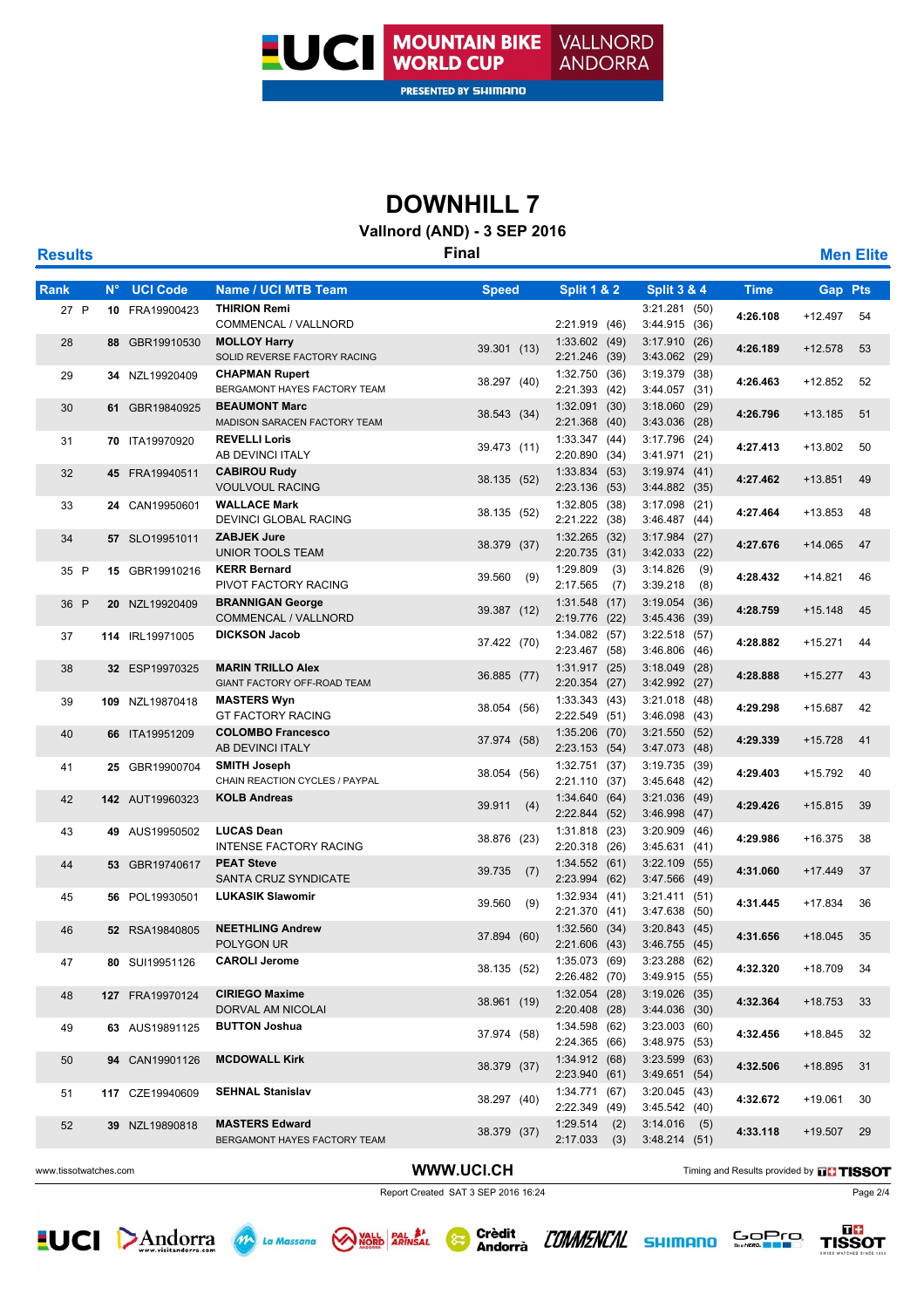

### **Vallnord (AND) - 3 SEP 2016**

| <b>Results</b> |             |                 |                                                                | <b>Final</b> |                                  |                                    |             |                | <b>Men Elite</b> |
|----------------|-------------|-----------------|----------------------------------------------------------------|--------------|----------------------------------|------------------------------------|-------------|----------------|------------------|
| Rank           | $N^{\circ}$ | <b>UCI Code</b> | <b>Name / UCI MTB Team</b>                                     | <b>Speed</b> | <b>Split 1 &amp; 2</b>           | <b>Split 3 &amp; 4</b>             | <b>Time</b> | <b>Gap Pts</b> |                  |
| 53             |             | 72 SUI19941222  | <b>CHAPUIS Maxime</b>                                          | 39.301 (13)  | 1:36.714(73)<br>2:26.817 (72)    | 3:26.389 (70)<br>3:52.375 (57)     | 4:34.907    | +21.296        | 28               |
| 54             |             | 96 USA19950120  | <b>SCHROEDER Jason</b>                                         | 38.297 (40)  | 1:32.690(35)<br>2:21.006 (36)    | 3:18.178(32)<br>3:42.387(23)       | 4:35.037    | $+21.426$      | 27               |
| 55 P           |             | 1 USA19871224   | <b>GWIN Aaron</b><br>THE YT MOB                                |              | 1:36.762(75)<br>2:26.685(71)     | 3:26.183 (69)<br>3:53.129(63)      | 4:35.710    | $+22.099$      | 26               |
| 56             |             | 149 FRA19960517 | <b>BOUTIE Benjamin</b>                                         | 38.461 (36)  | 1:36.718(74)<br>2:28.299 (74)    | $3:27.775$ (71)<br>3:53.150(64)    | 4:35.870    | $+22.259$      | 25               |
| 57             |             | 86 COL19940831  | <b>GUTIERREZ Rafael</b>                                        | 39.301 (13)  | 1:34.638(63)<br>2:24.242 (64)    | 3:22.179 (56)<br>$3:52.563$ (59)   | 4:35.902    | $+22.291$      | 24               |
| 58             |             | 103 FRA19940805 | <b>PONS Melvin</b><br>US CAGNES VTT                            | 38.297 (40)  | 1:35.301(71)<br>2:24.266 (65)    | $3:22.053$ (54)<br>$3:52.666$ (61) | 4:36.143    | $+22.532$      | 23               |
| 59             |             | 97 ESP19881222  | <b>CARBALLO GONZALEZ Edgar</b>                                 | 38.709 (29)  | 1:34.697 (66)<br>2:25.025 (69)   | 3:25.628 (66)<br>3:52.625(60)      | 4:36.764    | $+23.153$      | 22               |
| 60 P           |             | 8 GBR19850226   | <b>ATHERTON Gee</b><br>TREK FACTORY RACING DH                  | 36.960 (75)  | 1:33.642(50)<br>2:23.496 (59)    | 3:26.045(68)<br>$3:52.862$ (62)    | 4:37.164    | $+23.553$      | 21               |
| 61             |             | 106 POR19910116 | <b>PARDAL Francisco</b>                                        | 38.297 (40)  | 1:33.934 (54)<br>2:23.512 (60)   | 3:20.964 (47)<br>3:44.985 (37)     | 4:37.516    | +23.905        | 20               |
| 62             |             | 123 ESP19840915 | <b>CANALS FLIX Pasqual</b>                                     | 37.735 (63)  | 1:34.692(65)<br>2:24.621(67)     | 3:25.277(64)<br>3:52.495(58)       | 4:37.615    | $+24.004$      | 19               |
| 63             |             | 151 FRA19921010 | <b>PICCOLO Julien</b>                                          | 37.735 (63)  | 1:34.196(58)<br>2:24.116 (63)    | 3:25.348 (65)<br>3:53.532 (65)     | 4:38.634    | $+25.023$      | 18               |
| 64 P           |             | 16 NZL19911125  | <b>MACDONALD Brook</b><br><b>GT FACTORY RACING</b>             | 38.216 (48)  | 1:32.956(42)<br>2:21.765(45)     | 3:23.177(61)<br>3:51.043(56)       | 4:39.116    | $+25.505$      | 17               |
| 65             |             | 30 GBR19920622  | <b>GALLAGHER Kenta</b>                                         | 38.135 (52)  | 1:33.595(48)<br>2:21.636 (44)    | 3:18.135(31)<br>3:56.336 (67)      | 4:39.291    | +25.680        | 16               |
| 66             |             | 136 ESP19910813 | <b>ETXEBARRIA Iraitz</b>                                       | 37.815 (62)  | 1:34.304(60)<br>2:23.366 (57)    | $3:22.736$ (59)<br>3:48.246 (52)   | 4:39.819    | $+26.208$      | 15               |
| 67 P           |             | 12 GBR19920608  | <b>WILLIAMSON Greg</b><br>CUBE GLOBAL SQUAD PROTECTED BY BLISS | 38.626 (33)  | 1:31.062(12)<br>2:35.457 (77)    | 3:33.626 (75)<br>3:59.411 (73)     | 4:41.242    | $+27.631$      | 14               |
| 68             |             | 21 GBR19870520  | <b>SIMMONDS Matthew</b><br>MADISON SARACEN FACTORY TEAM        | 37.735 (63)  | 1:31.927(26)<br>2:20.671 (30)    | 3:20.113(44)<br>3:56.327(66)       | 4:41.485    | $+27.874$      | 13               |
| 69             |             | 144 GBR19951013 | <b>BLAIR Lachlan</b>                                           | 36.659 (79)  | 1:37.036 (76)<br>2:27.150 (73)   | 3:25.900 (67)<br>3:57.290(68)      | 4:41.494    | +27.883        | 12               |
| 70             |             | 22 GBR19890215  | <b>CUNNINGHAM Ruaridh</b><br>UNIOR TOOLS TEAM                  | 37.656 (66)  | 1:31.957(27)<br>2:19.784 (23)    | 3:16.564(18)<br>3:58.498 (70)      | 4:42.253    | $+28.642$      | 11               |
| 71             | 129         | CHI19880815     | <b>ACUNA QUINTANA Mauricio Andres</b>                          | 37.500 (69)  | 1:33.473(46)<br>2:23.331 (56)    | 3:22.563(58)<br>3:58.904 (72)      | 4:42.487    | +28.876        | 10               |
| 72             |             | 26 GBR19950111  | <b>ATWILL Philip</b><br>PROPAIN DIRT ZELVY                     | 38.297 (40)  | $1:39.209$ (77)<br>2:36.352 (78) | $3:35.666$ (76)<br>4:00.311 (74)   | 4:43.704    | $+30.093$      | 9                |
| 73 P           |             | 11 AUS19831121  | <b>HANNAH Michael</b><br>POLYGON UR                            | 38.876 (23)  | 1:41.457 (78)<br>2:30.086 (75)   | 3:32.408 (73)<br>3:58.768 (71)     | 4:44.612    | $+31.001$      | 8                |
| 74 P           |             | 7 USA19961225   | <b>SHAW Luca</b><br><b>SRAM/TLD RACING</b>                     | 38.709 (29)  | 1:49.260 (79)<br>2:39.530 (79)   | $3:38.524$ (77)<br>4:03.443 (75)   | 4:45.468    | +31.857        | 7                |
| 75             |             | 35 GER19880304  | <b>FISCHBACH Johannes</b><br>RADON MAGURA FACTORY              | 36.960 (75)  | 1:31.245(13)<br>2:18.796 (15)    | $3:15.709$ (14)<br>4:03.477 (76)   | 4:47.367    | $+33.756$      | 6                |
| 76             |             | 73 NOR19931017  | <b>LEIVSSON Isak</b><br>PROPAIN DIRT ZELVY                     | 39.130 (18)  | 2:00.024 (80)<br>2:49.487 (80)   | 3:46.995 (78)<br>4:11.590 (77)     | 4:54.155    | $+40.544$      | 5                |
| 77 P           |             | 19 GBR19900323  | <b>BRYCELAND Josh</b><br>SANTA CRUZ SYNDICATE                  | 38.543 (34)  | 1:31.755(22)<br>2:19.605 (20)    | 3:32.526 (74)<br>3:58.288 (69)     | 5:01.805    | +48.194        | 4                |
| 78             |             | 50 GBR19950311  | <b>GANNICOTT George</b><br>ONE VISION GLOBAL RACING            | 36.437 (80)  | $1:33.367$ (45)<br>2:51.232 (81) | 3:54.098 (79)<br>4:21.972 (78)     | 5:09.051    | $+55.440$      | 3                |
|                |             |                 |                                                                |              |                                  |                                    |             |                |                  |

**E** 

WWW.UCI.CH Timing and Results provided by **The TISSOT** 

Report Created SAT 3 SEP 2016 16:24 Page 3/4





Crèdit<br>Andorrà COMMENCAL SHIMANO